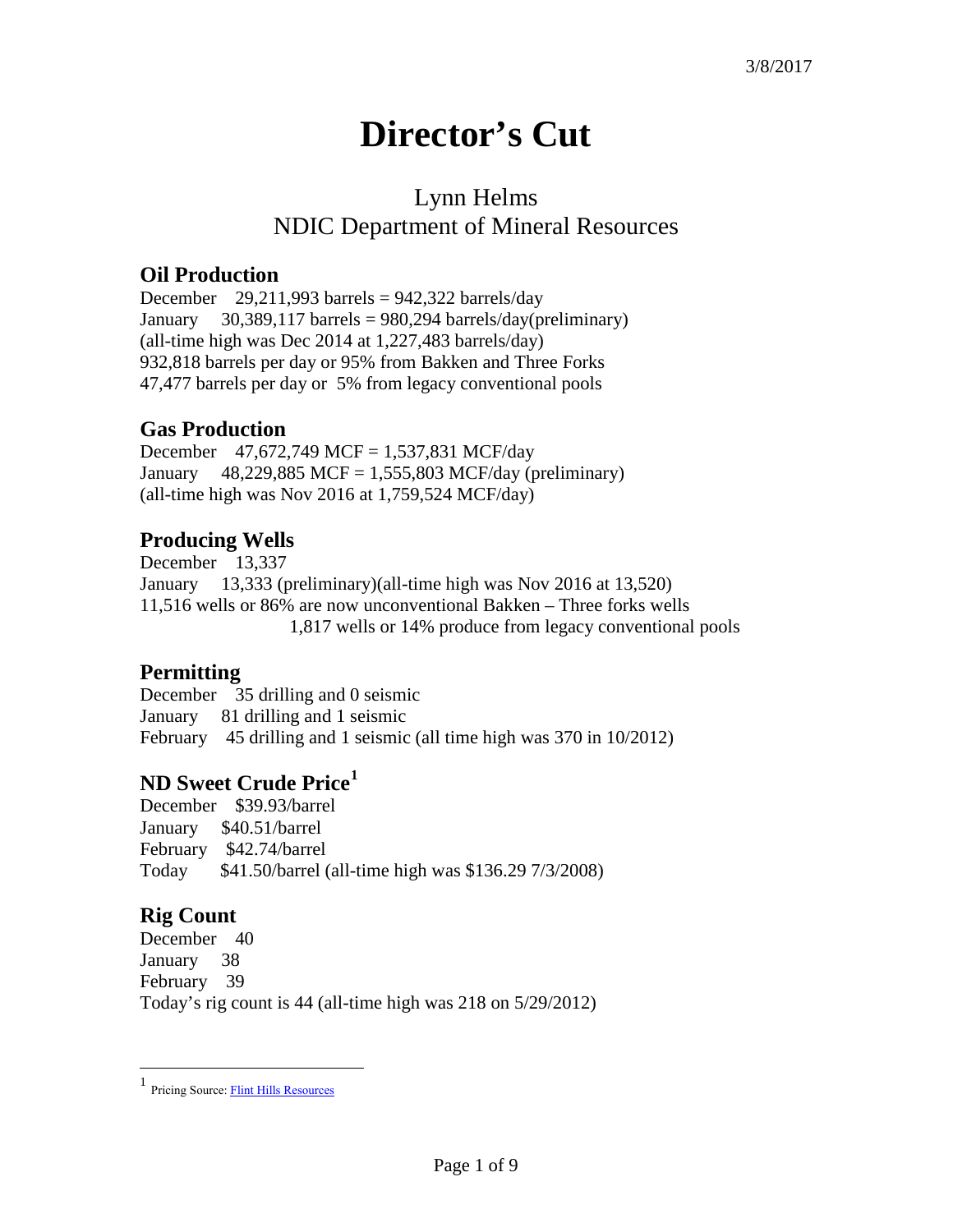The statewide rig count is down 80% from the high and in the five most active counties rig count is down as follows:

Divide -92% (high was 3/2013) Dunn -66% (high was 6/2012) McKenzie -75% (high was 1/2014) Mountrail -90% (high was 6/2011) Williams -88% (high was 10/2014)

#### **Comments:**

The drilling rig count decreased two from December to January, then increased one from January to February, and is currently up 5 from February to today. Operators are shifting from running the minimum number of rigs to incremental increases throughout 2017, as long as oil prices remain between \$50/barrel and \$60/barrel WTI.

The number of well completions decreased significantly from 84(final) in December to 54 (preliminary) in January.

Oil price weakness is anticipated to last into the second quarter of 2017.

There were two significant precipitation events, five days with wind speeds in excess of 35 mph (too high for completion work), and eleven days with temperatures below -10F. The first half of January was as bad as December 2016, but the last ten days of the month the weather was dry, warm, and a little windy.

More than 98% of drilling now targets the Bakken and Three Forks formations.

Estimated wells waiting on completion<sup>[2](#page-1-0)</sup> is 802, down 5 from the end of December to the end of January.

Estimated inactive well count<sup>[3](#page-1-1)</sup> is 1,678, up 105 from the end of December to the end of January.

Crude oil take away capacity remains dependent on rail deliveries to coastal refineries to remain adequate.

 $\overline{a}$ 

<span id="page-1-0"></span> $2$  The number of wells waiting on completions is an estimate on the part of the director based on idle well count and a typical five year average. Neither the State of North Dakota, nor any agency officer, or employee of the State of North Dakota warrants the accuracy or reliability of this product and shall not be held responsible for any losses caused by this product. Portions of the information may be incorrect or out of date. Any person or entity that relies on any information obtained from this product does so at his or her own risk.

<span id="page-1-1"></span><sup>3</sup> Includes all well types on IA and AB statuses.

IA= Inactive shut in  $\geq$ 3 months and  $\leq$ 12 months

AB= Abandoned (Shut in >12 months)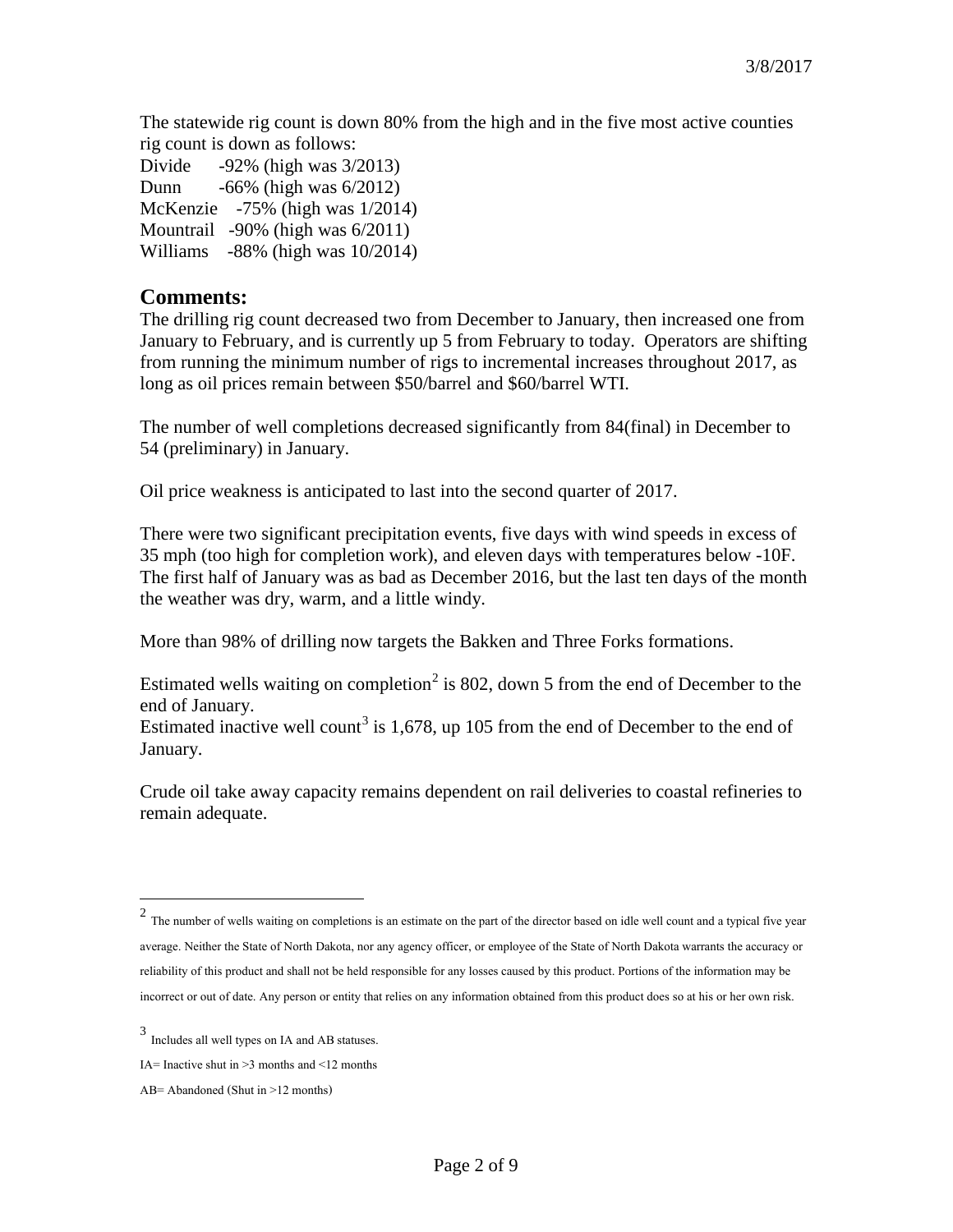Low oil price associated with lifting of sanctions on Iran, a weak world economy, and capital movement to the Permian basin continued to depress drilling rig count. Utilization rate for rigs capable of 20,000+ feet is 25-30% and for shallow well rigs (7,000 feet or less) 15-20%.

Drilling permit activity rose sharply from December to January then returned to normal in February. Operators are maintaining a permit inventory that will accommodate a return to the drilling price point within the next 12 months.

Rigs actively drilling on federal surface in the Dakota Prairie Grasslands remains at 0.

Activity on the Fort Berthold Reservation is as follows: 10 drilling rigs (2 on fee lands and 8 on trust lands) 187,519 barrels of oil per day (117,099 from trust lands & 70,421 from fee lands) 1,582 active wells (1,097 on trust lands & 485 on fee lands) 114 wells waiting on completion 507 approved drilling permits (367 on trust lands & 140 on fee lands) 1,658 potential future wells (1,171 on trust lands & 487 on fee lands)

Seismic activity is up slightly. There are 5 surveys active, 0 recording, 0 NDIC reclamation projects, 0 remediating, 1 suspended, and 0 permitted.

North Dakota leasing activity is limited to renewals and top leases in the Bakken - Three Forks area.

US natural gas storage is now 14.3% above the five-year average indicating little price improvement in the future. North Dakota shallow gas exploration could be economic at future gas prices, but is not at the current price. The operator of the exploration well (file 27235) in Emmons County has cancelled all other permits in the area and is in the process of transferring the well to a working interest owner who plans a production test. The well appears to contain 2 pay sections totaling about 80 feet thick with very good gas shows.

The price of natural gas delivered to Northern Border at Watford City is down \$0.48 to \$2.00/MCF. This results in a current oil to gas price ratio of 21 to 1. The percentage of gas flared decreased to 12% even with lingering winter weather related freezing problems. This also resulted in the Tioga gas plant operating at 65% of capacity. The expansion of gas gathering from south of Lake Sakakawea is now starting up, but the crude oil and natural gas liquids transfer lines still have not been approved. The January Bakken capture percentage was 89% with the daily volume of gas flared from December to January down 16 MMCFD. The historical high flared percent was 36% in 09/2011.

Gas capture statistics are as follows: Statewide 88% Statewide Bakken 89% Non-FBIR Bakken 90%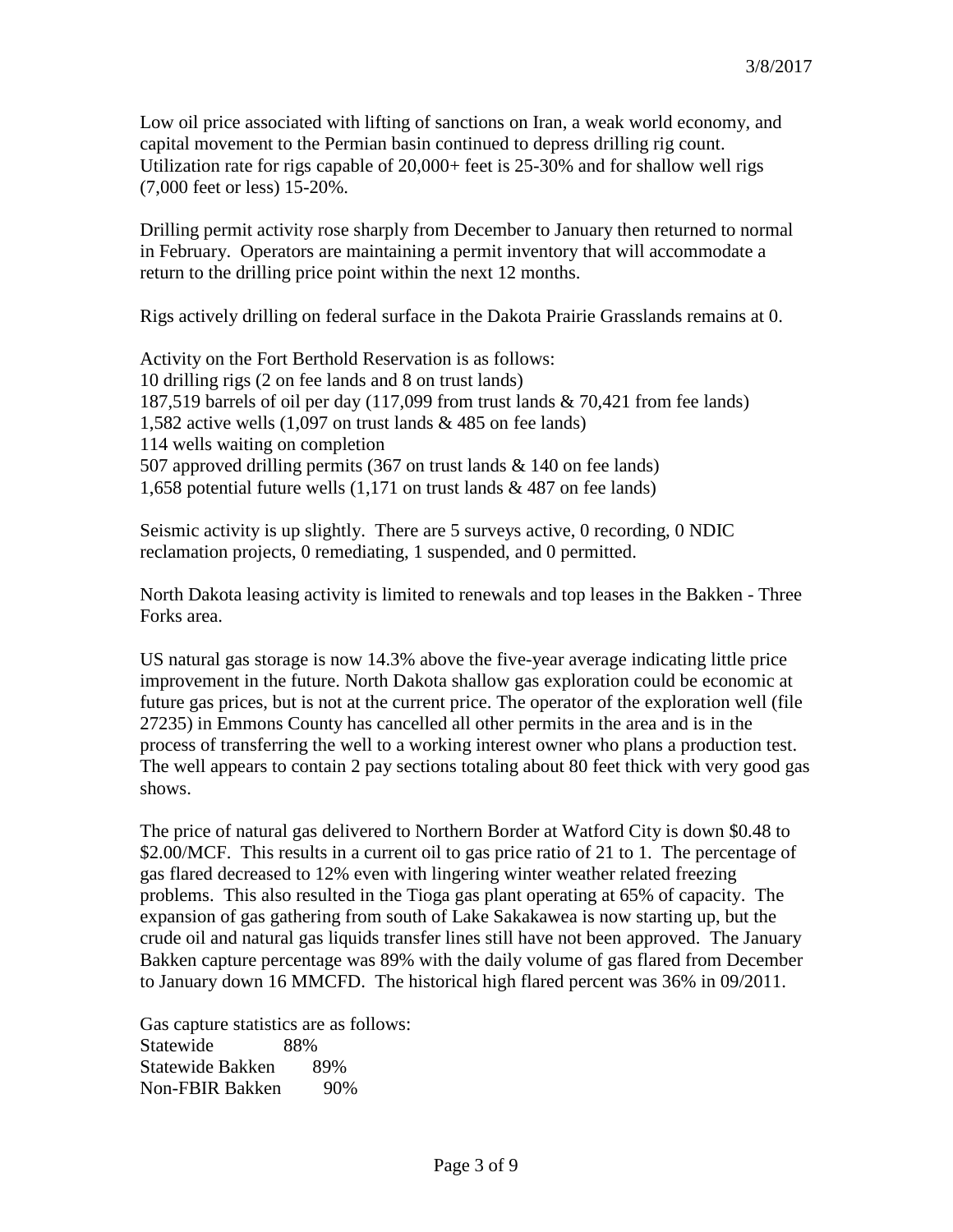FBIR Bakken 83% Trust FBIR Bakken 82% Fee FBIR 87%

77% January 1, 2015 through March 31, 2016 80% April 1, 2016 through October 31, 2016 85% November 1, 2016 through October 31, 2018 88% November 1, 2018 through October 31, 2020 91% beginning November 1, 2020

The North Dakota Legislature passed HB1432 which sets up a council to address Clean Water Act, Safe Drinking Water Act, Clean Air Act, and Endangered Species Act issues: **BIA** has published a new final rule to update the process for obtaining rights of way on Indian land. The rule was published 11/19/15 and became effective 12/21/15. The final rule can be found at [https://www.federalregister.gov/articles/2015/11/19/2015-](https://www.federalregister.gov/articles/2015/11/19/2015-28548/rights-of-way-on-indian-land) [28548/rights-of-way-on-indian-land.](https://www.federalregister.gov/articles/2015/11/19/2015-28548/rights-of-way-on-indian-land) On 3/11/16, the Western Energy Alliance filed a complaint and motion for a temporary restraining order and/or a preliminary injunction. On 4/19/16, the US District court for the District of North Dakota issued an order denying the motion for a preliminary injunction.

**BLM** has published a new final rule 43 CFR Parts 3100, 3160 and 3170 to update and replace its regulations on venting and flaring of natural gas effective 1/17/16. The final rule can be viewed online at [https://www.blm.gov/programs/energy-and-minerals/oil](https://www.blm.gov/programs/energy-and-minerals/oil-and-gas/operations-and-production/methane-and-waste-prevention-rule)[and-gas/operations-and-production/methane-and-waste-prevention-rule.](https://www.blm.gov/programs/energy-and-minerals/oil-and-gas/operations-and-production/methane-and-waste-prevention-rule) North Dakota, Wyoming, Montana, Western Energy Alliance, and IPAA filed for a preliminary injunction to prevent the rule going into effect until the case is settled. A hearing in Casper, Wyoming was held 1/6/17. On 1/16/17 the court denied all of the petitioners' motions for preliminary injunctions. The deadline to submit a briefing proposal on the merits of the case to the Court has been postponed to 4/24/17 at the request of Wyoming. On 2/3/17 the US House of Representatives voted 221-191 to approve a Congressional Review Act resolution against the rule. If approved by the Senate and signed by President Trump, the rule would come off the books and BLM would be prevented from promulgating a substantially similar rule in the future. The timing of a Senate vote is uncertain and it is important to contact your Senator to urge action soon.

**BLM** revised final regulations for hydraulic fracturing on federal and Indian lands were published in the CFR on 3/26/15 and they were scheduled to go into effect 6/24/15. North Dakota, Colorado, Utah, Wyoming, Western Energy Alliance, and IPAA filed for a preliminary injunction to prevent the rules going into effect until the case is settled. Following a lengthy hearing in Casper, Wyoming on 6/23/15, the court issued a stay on the rules. On 9/30/15 the court granted a preliminary injunction, preventing the rules from being enforced until litigation on the rule is final. The  $10<sup>th</sup>$  Circuit Court of Appeals issued an order 3/10/16 denying the industry alternative motion for a stay. On 6/21/16 the court found the rule to be unlawful and ordered it set aside. The plaintiffs filed a motion with the US Court of Appeals for the Tenth Circuit to dismiss the appeal of the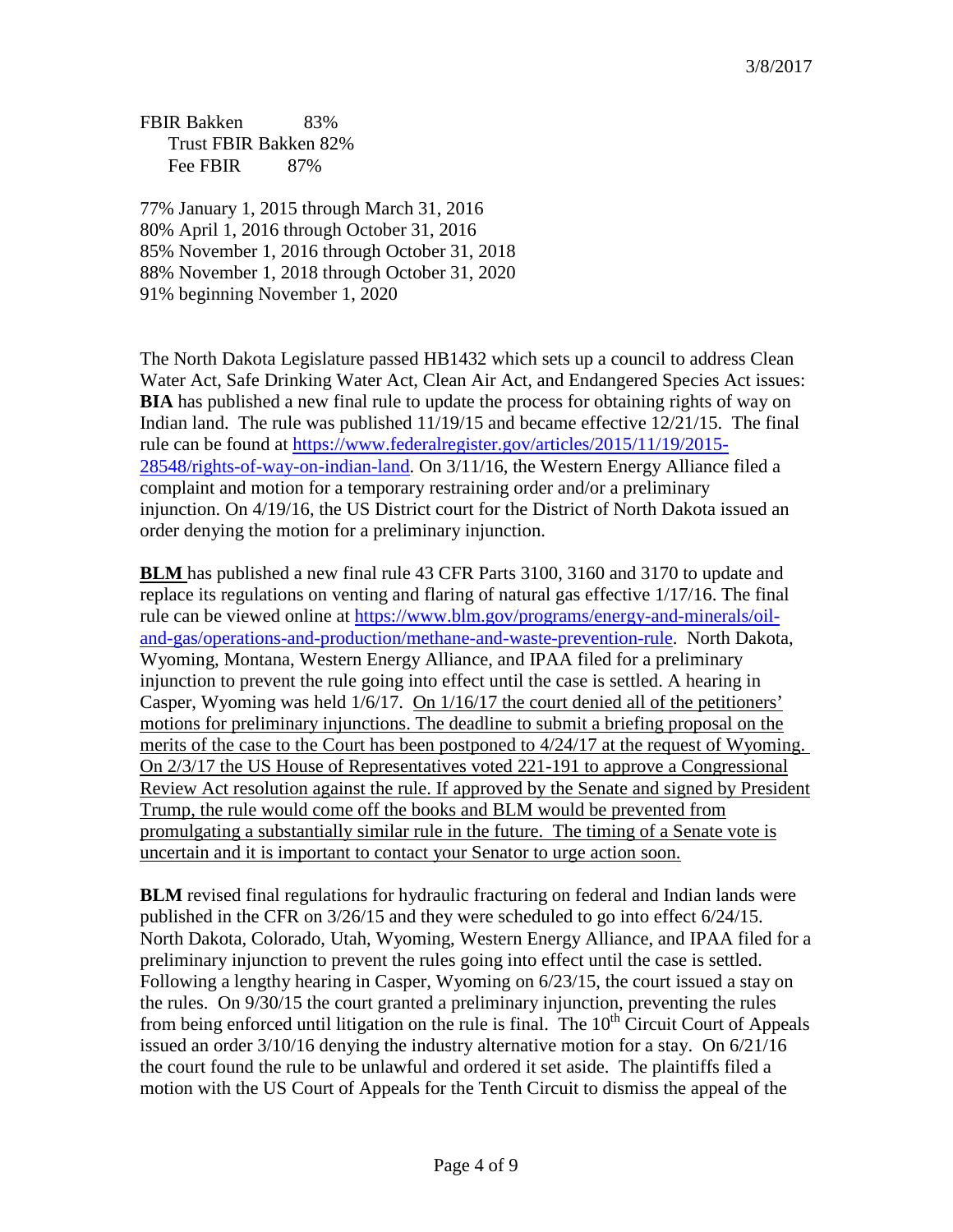preliminary injunction. The Department of Justice on behalf of the BLM and the intervening environmental groups have appealed the decision on the rule and oppose the motion to dismiss the appeal of the preliminary injunction. The North Dakota Response Brief to the US Court of Appeals for the Tenth Circuit was filed 9/15/16. A three judge panel of the 10th Circuit will hear arguments on Wednesday March 22nd at 2pm. NDIC comments on the rule can be found at [http://www.nd.gov/ndic/ic-press/BLM-comments-](http://www.nd.gov/ndic/ic-press/BLM-comments-120625.pdf)[120625.pdf](http://www.nd.gov/ndic/ic-press/BLM-comments-120625.pdf)

**BLM** has published the North Dakota Greater Sage-Grouse Proposed Resource Management Plan Amendment and Final EIS. NDIC is evaluating whether the state needs to intervene in the lawsuit filed by Western Energy Alliance challenging the final plan. Information on the plan and EIS can be found at the following web addresses: [https://www.blm.gov/epl-front-](https://www.blm.gov/epl-front-office/eplanning/planAndProjectSite.do?methodName=dispatchToPatternPage¤tPageId=48797)

[office/eplanning/planAndProjectSite.do?methodName=dispatchToPatternPage&currentP](https://www.blm.gov/epl-front-office/eplanning/planAndProjectSite.do?methodName=dispatchToPatternPage¤tPageId=48797) [ageId=48797](https://www.blm.gov/epl-front-office/eplanning/planAndProjectSite.do?methodName=dispatchToPatternPage¤tPageId=48797)

**EPA** On 8/26/15 a coalition of environmental organizations filed a 60 day legal notice with the U.S. Environmental Protection Agency demanding more regulation of drilling and fracking waste. The groups are the Environmental Integrity Project, Natural Resources Defense Council, Earthworks, Responsible Drilling Alliance, San Juan Citizens Alliance, West Virginia Surface Owners Rights Organization, and the Center for Health, Environment and Justice. On 5/4/16 the same environmental groups filed suit against the EPA in the federal district court for the District of Columbia. The Plaintiffs Allege that EPA "has failed to meet its nondiscretionary duty" under the federal Resource Conservation and Recovery Act (RCRA ) to review and revise the RCRA Subtitle D solid waste regulations for O&G wastes every three years and that EPA last completed such a review in 1988 and that EPA has failed to review or revise the guidelines for state solid waste plans since 1981.

Plaintiffs want to force EPA to do two things-

1. Issue more stringent regulations for managing and disposing of O&G wastes, including on issues such as open-air pits and impoundments used for storing O&G wastewater, underground injection wells, and the transportation of O&G wastes by truck or pipeline.

2. Make the state solid waste plan guidelines more stringent and comprehensive. The document filed in the suit can be found at [http://environmentalintegrity.org/wp](http://environmentalintegrity.org/wp-content/uploads/2016-05-04-RCRA-OG-Wastes-Deadline-Suit-Complaint-FILED.pdf)[content/uploads/2016-05-04-RCRA-OG-Wastes-Deadline-Suit-Complaint-FILED.pdf](http://environmentalintegrity.org/wp-content/uploads/2016-05-04-RCRA-OG-Wastes-Deadline-Suit-Complaint-FILED.pdf) On 6/30/16 North Dakota filed motions to intervene in order to prevent a sue and settle situation that would adversely impact state regulatory jurisdiction and to dismiss the case. Motions to Intervene were also filed by the Texas Railroad Commission, American Petroleum Institute, Independent Petroleum Association of America, and the association of Texas oil and gas producer/royalty owners (TIPRO). The plaintiffs and EPA each filed motions to oppose the motions to intervene. North Dakota filed a reply in support of its motion on 9/23/16. Late Friday afternoon 11/18/16 the U.S. District Court in Washington DC denied North Dakota and the two industry association's Motions to Intervene. The Court accepted the NGOs' statements in their briefs that all they asked for in their Complaint was a deadline for EPA to conduct a rulemaking, and concluded that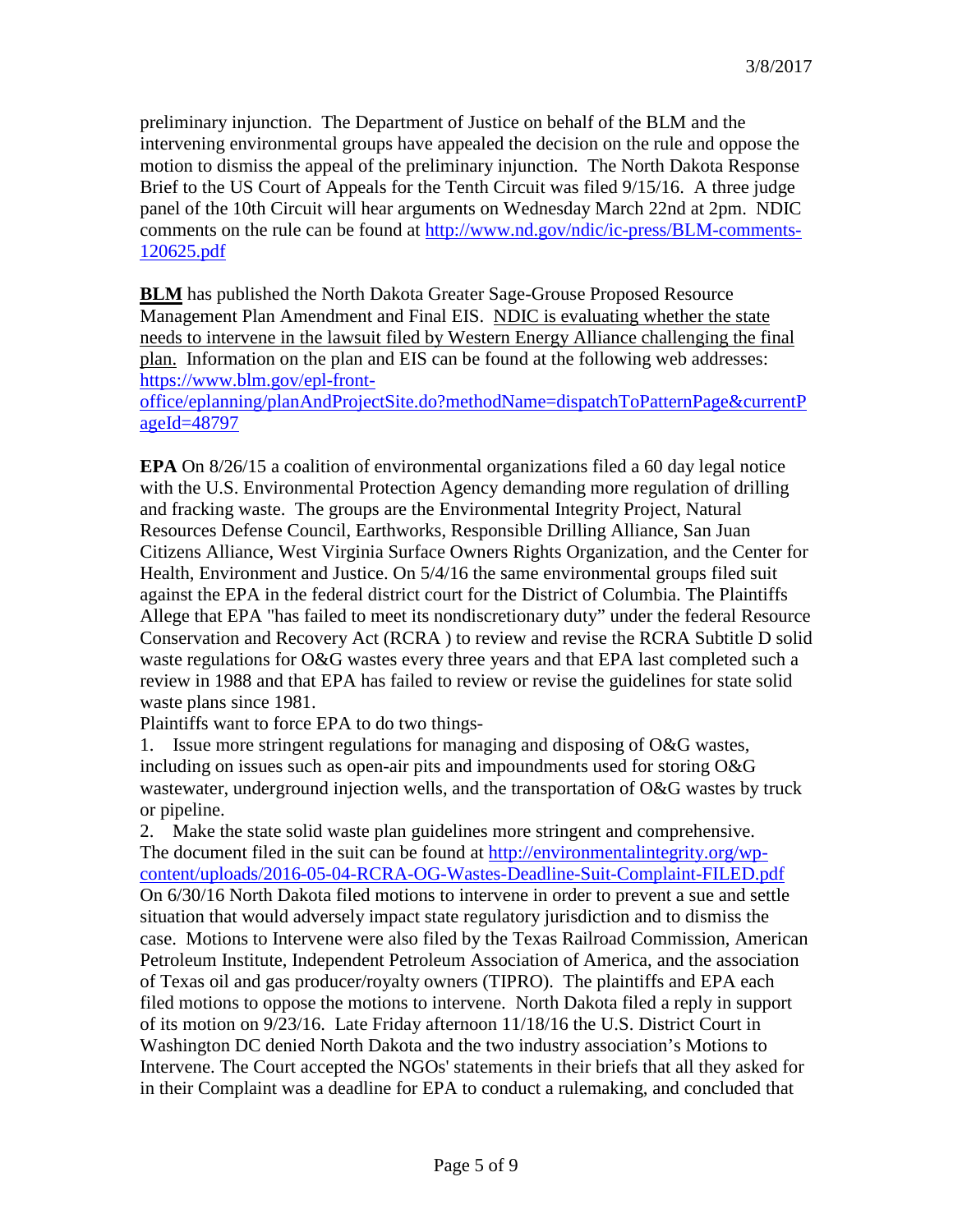none of the intervenors had demonstrated a sufficient "injury" to support standing in that context. On 12/23/16, EPA and the NGOs submitted a proposed consent decree to the Court that would settle the RCRA Subtitle D litigation. Unlike under the Clean Air Act, there is no statutory RCRA requirement that the proposed decree be published in the Federal Register or put out for public comment. NDIC has significant concerns about the proposed decree and submitted a letter to the court expressing those concerns. Since the court denied ND's motion to intervene, ND is not a party. The consent decree was approved Dec. 28 by U.S. District Judge John D. Bates. The EPA has agreed to review the regulations and by March 2019 either propose new rules or determine that new rules aren't necessary. This is an attempt by EPA and the NGOs to impose court-ordered obligations that would be difficult for the new administration to evade and looks like an attempt to ram through a sue and settle deal before the new administration takes office. On 1/13/17 North Dakota filed an appeal of the decision(s), consent decree, and federal reimbursement of plaintiffs legal costs.

**EPA** Prime Minister Justin Trudeau and President Barack Obama announced Thursday 3/10/16 their two countries will work together to reduce methane emissions from the oil and gas sector by 40 to 45 per cent below 2012 levels by 2025. On 6/3/16 the proposed "Information Collection Effort for Oil and Gas Facilities" was published in the Federal Register. The notice and supporting statement along with the operator survey and facility survey can be found at [https://www3.epa.gov/airquality/oilandgas/actions.html.](https://www3.epa.gov/airquality/oilandgas/actions.html) NDIC comments can be found at [http://www.nd.gov/ndic/ic-press/dmr-epa-comments2016-](http://www.nd.gov/ndic/ic-press/dmr-epa-comments2016-0204.pdf) [0204.pdf.](http://www.nd.gov/ndic/ic-press/dmr-epa-comments2016-0204.pdf) On 9/23/16 EPA issued the second draft of an Information Collection Request (ICR) to require oil and natural gas companies to provide extensive information needed to develop regulations to reduce methane emissions from existing oil and gas sources. The second draft reflects a number of changes EPA made based on comments the agency received on the draft ICR. The ICR process, which is governed by the Paperwork Reduction Act, provides the public two opportunities to review drafts of the ICR and supporting materials. The comment period for the second draft ICR closed 10/31/16. Due to NDIC schedule conflicts the North Dakota Department of Health (NDDH) provided comments for the state of North Dakota. Those comments are available from the NDIC or NDDH upon request. After reviewing public comment, the Office of Management and Budget (OMB) will determine whether to approve the ICR. On 3/2/17 EPA announced it has withdrawn its Information Collection Request efforts related to the future development of emissions standards for existing oil and gas sources.

**EPA** On 6/3/16 the final rule proposing a suite of changes to Clean Air Act permitting requirements for new and modified emissions sources in the oil and natural gas industry was published in the Federal Register. On 6/29/16 the NDIC decided to file a Petition for Review with the US Appeals Court for the District of Columbia to defend the state's sovereign jurisdiction over oil and gas regulation. Thirteen other states have joined this effort. North Dakota declined the standard offer to explore settlement through the court's mediation program.

The proposed actions and NDIC comments are as follows: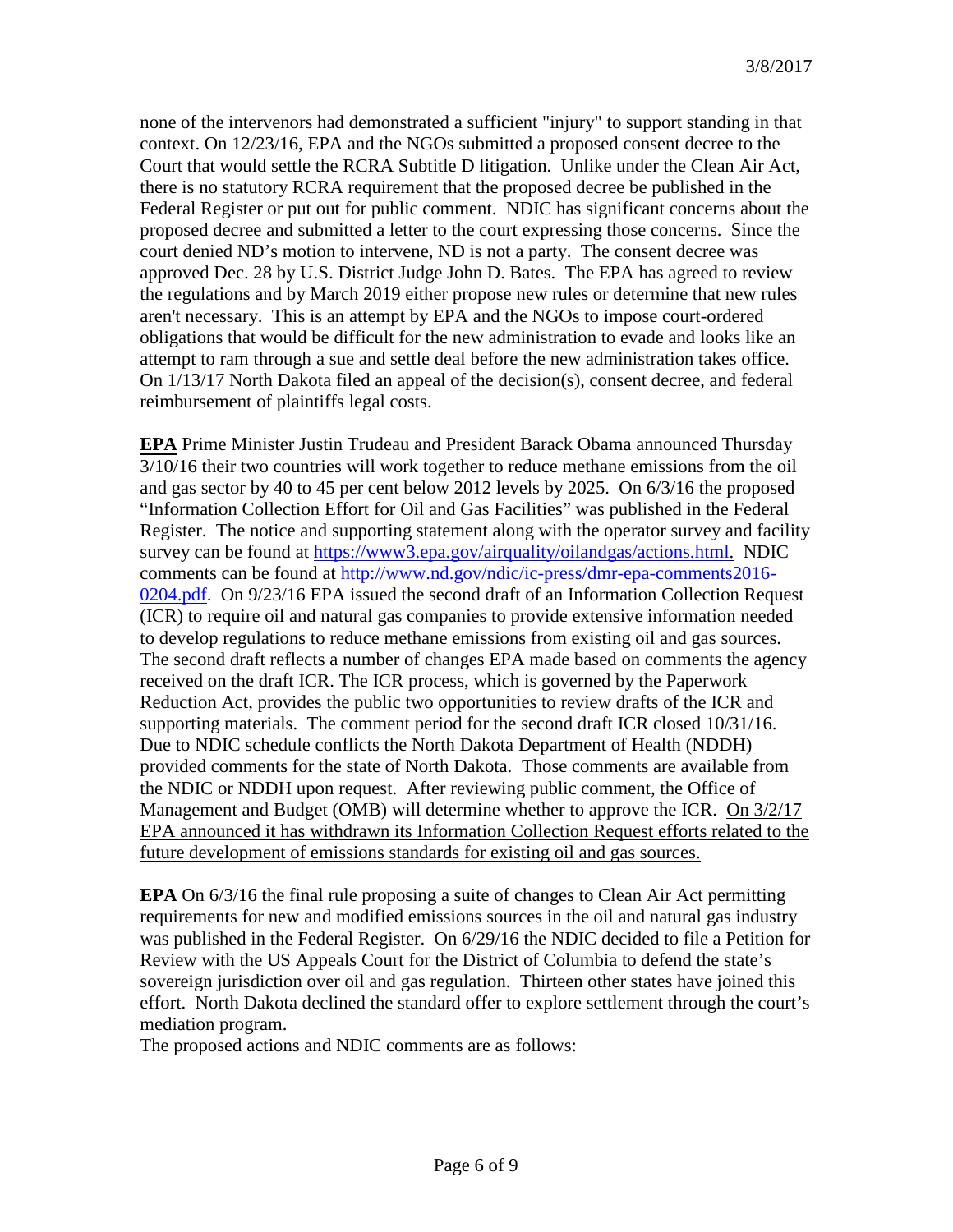o Proposed New Source Performance Standards – Docket ID number EPA-HQ-OAR-2010-0505. NDIC comments can be found at [http://www.nd.gov/ndic/ic-press/EPA-HQ-](http://www.nd.gov/ndic/ic-press/EPA-HQ-OAR-2010-0505.pdf)[OAR-2010-0505.pdf](http://www.nd.gov/ndic/ic-press/EPA-HQ-OAR-2010-0505.pdf)

o Draft Control Techniques Guidelines – Docket ID number: EPA-HQ-OAR-2015-0216. NDIC comments can be found at [http://www.nd.gov/ndic/ic-press/EPA-HQ-OAR-2015-](http://www.nd.gov/ndic/ic-press/EPA-HQ-OAR-2015-0216.pdf) [0216.pdf](http://www.nd.gov/ndic/ic-press/EPA-HQ-OAR-2015-0216.pdf)

o Proposed Source Determination Rule – Docket ID number: EPA-HQ-OAR-2013-0685. NDIC comments can be found at [http://www.nd.gov/ndic/ic-press/EPA-HQ-OAR-2013-](http://www.nd.gov/ndic/ic-press/EPA-HQ-OAR-2013-0685.pdf) [0685.pdf](http://www.nd.gov/ndic/ic-press/EPA-HQ-OAR-2013-0685.pdf)

o Proposed Federal Implementation Plan for Implementing Minor New Source Review Permitting in Indian Country – Docket ID number: EPA-HQ-OAR-2014-0606. NDIC comments can be found at [http://www.nd.gov/ndic/ic-press/EPA-HQ-OAR-2014-](http://www.nd.gov/ndic/ic-press/EPA-HQ-OAR-2014-0606.pdf) [0606.pdf.](http://www.nd.gov/ndic/ic-press/EPA-HQ-OAR-2014-0606.pdf)

North Dakota et al. and EPA have filed motions to govern further proceedings and briefing schedules.

**EPA** published an advanced notice of proposed rule-making to seek comments on the information that should be reported or disclosed for hydraulic fracturing chemical substances and mixtures and the mechanism for obtaining this information. The proposed rule-making is in response to a petition from Earthjustice and 114 other groups who are opposed to the use of the GWPC-IOGCC FracFocus website process of chemical disclosure and any type of trade secret protection for hydraulic fracturing fluid mixtures. These groups are requesting EPA regulation of chemical disclosure under the federal Toxic Substances Control Act. Thanks to all who provided comments in support of a "states first" policy. NDIC comments can be viewed at [http://www.nd.gov/ndic/ic](http://www.nd.gov/ndic/ic-press/DMR-frac714.pdf)[press/DMR-frac714.pdf](http://www.nd.gov/ndic/ic-press/DMR-frac714.pdf)

**EPA** Administrator, Gina McCarthy, and the Assistant Secretary of the Army (Civil Works), Jo Ellen Darcy, signed the "Waters of the United States" final rule on 05/27/2015. The final rule was published in the Federal Register 7/29/15 and became effective in 37 states on 8/28/15. North Dakota, Alaska, Arizona, Arkansas, Colorado, Idaho, Missouri, Montana, Nebraska, New Mexico, Nevada, South Dakota, and Wyoming filed a lawsuit in U.S. District Court, claiming the final rule would harm states as regulators of the waters and lands. On 8/27/15 Federal District Judge Erickson granted a preliminary injunction preventing enforcement of the rule in the 13 states. The North Dakota case will now be subject to appeal, but no schedule has been set at this time. NDIC comments can be viewed at [http://www.nd.gov/ndic/ic-press/WOTUS](http://www.nd.gov/ndic/ic-press/WOTUS-comments.pdf)[comments.pdf](http://www.nd.gov/ndic/ic-press/WOTUS-comments.pdf)

Texas, Mississippi and Louisiana filed a joint complaint in the U.S. District Court for the Southern District of Texas, charging that the rule is unconstitutional. Ohio and Michigan filed a complaint in the U.S. District Court for the Southern District of Ohio, alleging that the expansion of jurisdiction includes dry land. Georgia and eight other states (Alabama, Florida, Kansas, Kentucky, South Carolina, Utah, West Virginia and Wisconsin) filed suit in the U.S. District Court for the Southern District of Georgia, asking the court to vacate the rule and block its enforcement by injunction. On 10/9/15 the United States Court Of Appeals for the Sixth Circuit granted a nationwide stay of the WOTUS rule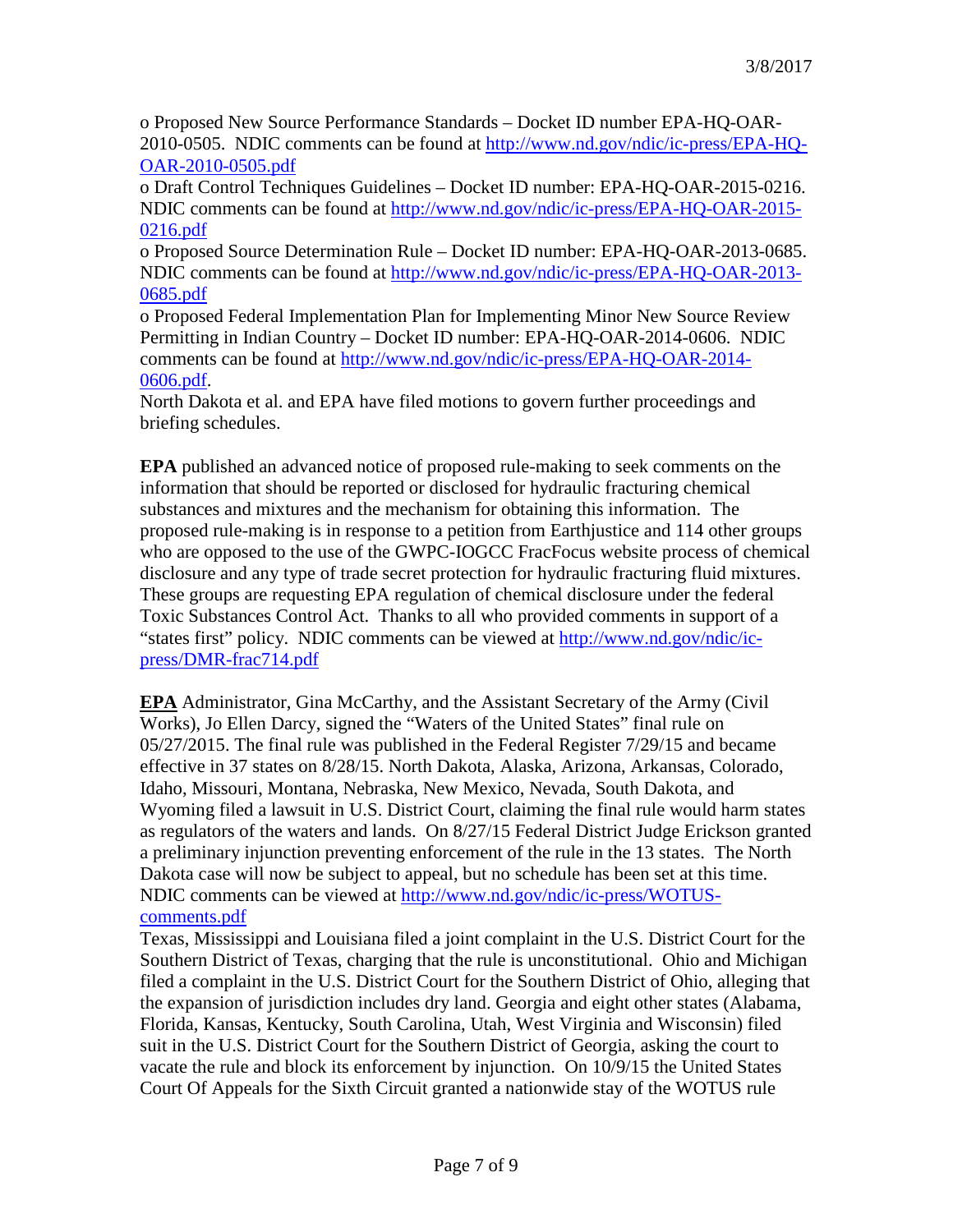pending jurisdiction determinations. On 2/28/17 President Trump signed an executive order directing the EPA to take action, paving the way for the elimination of the rule.

**PHMSA** Advance notice of proposed rulemaking (ANPRM)was announced 1/10/17. SUMMARY: PHMSA is considering revising the Hazardous Materials Regulations (HMR) to establish vapor pressure limits for unrefined petroleum-based products and potentially all Class 3 flammable liquid hazardous materials that would apply during the transportation of the products or materials by any mode. PHMSA is currently assessing the merits of a petition for rulemaking submitted by the Attorney General of the State of New York regarding vapor pressure standards for the transportation of crude oil. The petition requests that PHMSA implement a Reid Vapor Pressure (RVP) limit less than 9.0 pounds per square inch (psi) for crude oil transported by rail. This rule making could substantially interfere with NDIC oil conditioning regulations. You can read about the NDIC regulations at [https://www.dmr.nd.gov/oilgas/2014Permitting\(2\).asp.](https://www.dmr.nd.gov/oilgas/2014Permitting(2).asp) NDIC will be preparing comments. You may submit comments identified by the docket number PHMSA-2016-0077 (HM-251D) and the relevant petition number by any of the following methods:

• Federal eRulemaking Portal: [http://www.regulations.gov](http://www.regulations.gov/) Follow the instructions for submitting comments.

• Fax: 1-202-493-2251.

• Mail: Docket Management System; US Department of Transportation, West Building, Ground Floor, Room W12–140, Routing Symbol M–30, 1200 New Jersey Avenue, SE., Washington, DC 20590.

• Hand Delivery: To the Docket Management System; Room W12–140 on the ground floor of the West Building, 1200 New Jersey Avenue, SE., Washington, DC 20590, between 9 a.m. and 5 p.m., Monday through Friday, except Federal holidays. NDIC is planning to submit comments on or before the deadline of 3/20/17.

**USFWS** has made a decision to list the Dakota Skipper and Powershiek Skipperling to receive protection under the Endangered Species Act. Additional potential listing of concern are the Rufa Red Knot, Sprague's Pipit, Greater Sage Grouse, Monarch Butterfly, Sturgeon Chub, and Sicklefin Chub.

**USFWS** has published a new final rule to revise Management of Non-Federal Oil and Gas Rights. Key components of the proposed rule include: A permitting process for new operations; A permitting process for well plugging and reclamation for all operations; Information requirements for particular types of operations; Operating standards so that both the Service and the operator can readily identify what standards apply to particular operations; Fees for new access beyond that held as part of the operator's oil and gas right; Financial assurance (bonding); Penalty provisions; Clarification that the process for authorizing access to non-Federal oil and gas properties in Alaska will continue to be controlled by 43 CFR part 36, which implements provisions of the Alaska National Interest Lands Conservation Act; and Codification of some existing agency policies and practices. The proposed rule can be viewed online at

<http://www.fws.gov/policy/library/2015/2015-30977.html> comments on the proposed rule